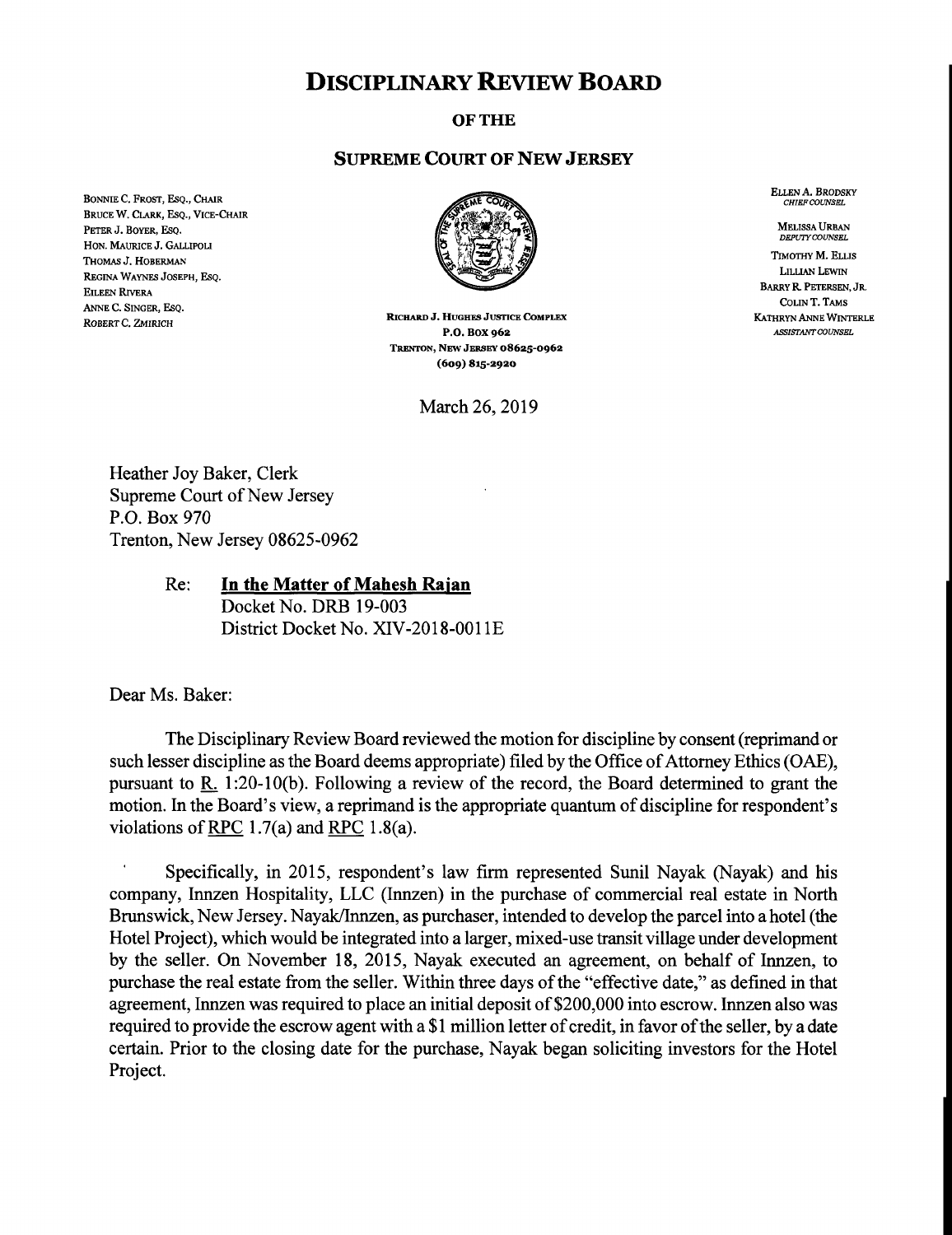I/M/O Mahesh Rajan, DRB 19-003 March 26, 2019 Page 2 of 4

On June 6, 2016, respondent formed a corporate entity, RPR Holdings, LLC (RPR), with his brother, Samir Rajan (Samir), and brother-in-law, Dharmesh Patel (Patel), to invest in the Hotel Project. Respondent and his partners intended to invest \$1 million in RPR, each receiving a one-third share of RPR's interest in the Hotel Project. Each partner made initial capital contributions of \$50,000 in RPR, for a total of \$150,000 in corporate cash on hand.

Subsequent to its formation, RPR formally committed to invest 30% of the capital required to fund Nayak's Hotel Project. On April 30, 2018, RPR added two investors and created an Amended and Restating Operating Agreement for the company; pursuant to the amendment, respondent's ownership interest in RPR was reduced from 33.33% to 21.875%. Nayak's intent was to contribute an additional 30% of the capital required to fund the Hotel Project, and to secure the remaining 40% of the capital from additional investors. Nayak, however, was unable to secure those additional investors.

In August 2016, respondent introduced Nayak to his clients, Piyush and Kajal Viradia. The Viradias agreed to contribute 50% of the capital required to fund the Hotel Project, and Nayak agreed to fund the additional 50%. As a result, RPR voluntarily withdrew as an investor in the Hotel Project.

Nayak, however, was unable to fund his 50% contribution, and, consequently, the closing for the Hotel Project was delayed, placing Nayak's initial investment in jeopardy. RPR then agreed to provide \$450,000 to Nayak, via a short-term loan, to close the transaction. Specifically, RPR members Samir and Patel agreed to convert their respective \$50,000 capital contributions (totaling \$100,000) into the loan, and respondent agreed to contribute the remaining \$350,000. On October 25, 2016, the \$450,000 loan was made, secured by a commercial note from Innzen; Nayak also executed a personal guaranty of payment of the loan. Pursuant to the note, Innzen was required to repay the loan, in full, within three months. In respect of the loan transaction, respondent, as a principal of RPR, "acquired a security and pecuniary interest adverse to [his clients] Innzen and Nayak," and his position also became potentially adverse to the Viradias. Yet, respondent neither instructed his clients to seek the advice of independent counsel, nor obtained written, informed consent of his clients regarding the loan transaction.

On October 26, 2016, the Hotel Project transaction closed. Respondent's law firm served as counsel to Nayak and Innzen for the Hotel Project, and, thus, was paid \$32,500 in legal fees outside of the closing of that transaction. Respondent stipulated that "[t]here existed a significant risk that [his] representation of Innzen and Nayak would be materially limited by his personal interest in RPR." He also stipulated that "[t]here existed a significant risk that [his] representation of the Viradias would be materially limited by his personal interest in RPR." The Board found that respondent's conduct violated RPC 1.7(a) and RPC 1.8(a) in respect of Nayak, Innzen, and the Viradias.

It is well-settled that, absent egregious circumstances or serious economic injury, a reprimand is appropriate discipline for a conflict of interest. In re Berkowitz, 136 N.J. 134, 148 (1994). See, also In re Simon, 206 N.J. 306 (2011) (the attorney engaged in a conflict of interest by suing an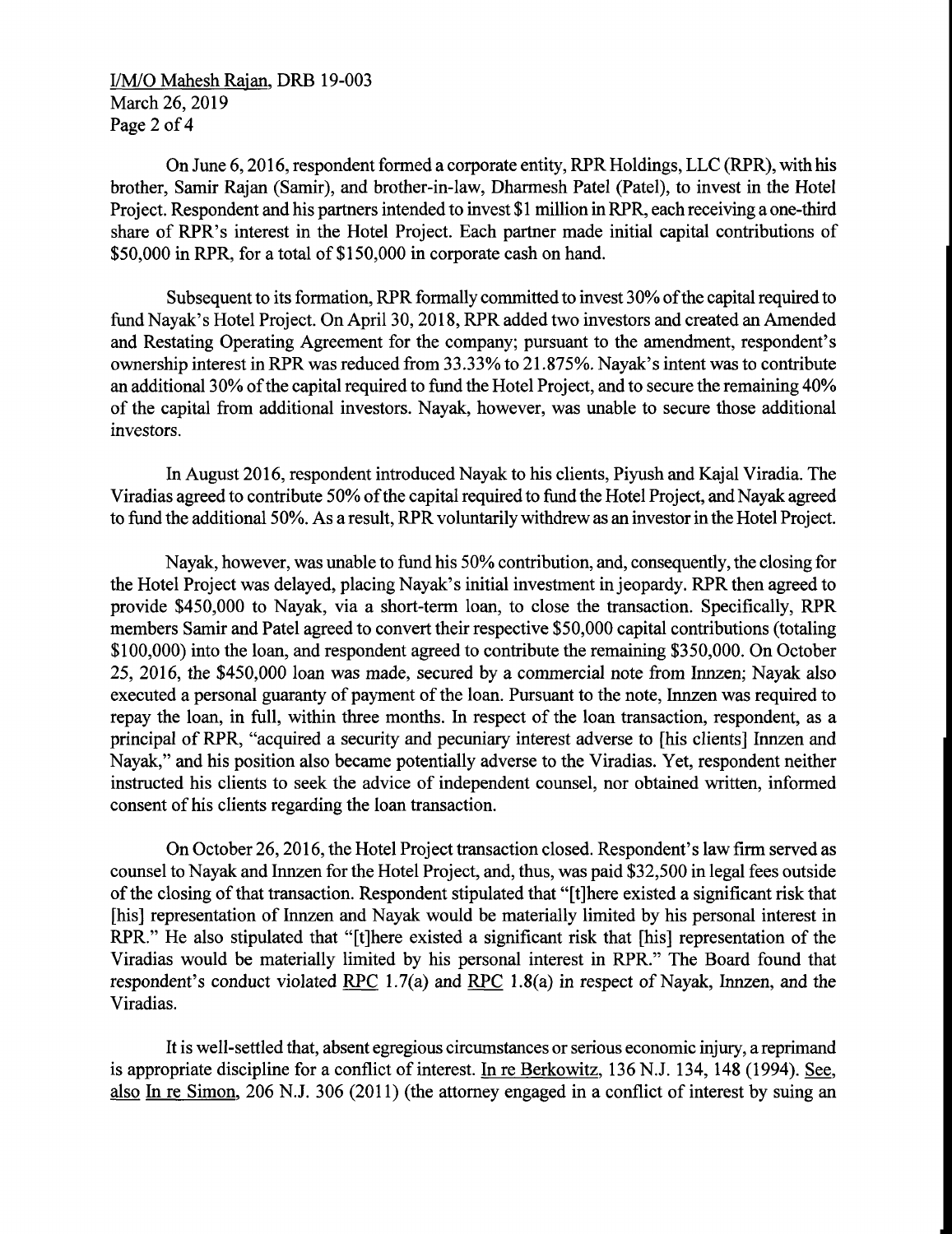I/M/O Mahesh Rajan, DRB 19-003 March 26, 2019 Page 3 of 4

existing client for the payment of his legal fees); and  $In re Pellegrino, 209 N.J. 511 (2010)$  and  $In re$ </u></u> Feldstein, 209 N.J. 512 (2010) (companion cases; the attorneys simultaneously represented a business that purchased tax lien certificates from individuals and entities for whom the attorneys prosecuted tax lien foreclosures, violations ofRPC 1.7(a) and RPC 1.7(b); the attorneys also violated RPC 1.5(b) by failing to memorialize the basis or rate of the legal fee charged to the business).

When an attorney enters into a loan transaction with a client without observing the safeguards of RPC 1.8(a), the ordinary measure of discipline is an admonition. See, e.g., In the Matter of David M. Beckerman, DRB 14-118 (July 22, 2014) (during the course of the attorney's representation of a financially-strapped client in a matrimonial matter, he loaned the client \$16,000, in monthly increments of \$1,000, to enable him to comply with the terms of a pendente lite order for spousal support; further, to secure repayment for the loan, the attorney obtained an impermissible mortgage from the client on his share of the marital home; the attorney also paid for the replacement of a broken furnace in the client's marital home; by failing to advise the client to consult with independent counsel, failing to provide the client with written disclosure of the terms of the transactions, and failing to obtain his informed written consent to the transactions and to the attorney's role in them, the attorney violated RPC 1.8(a); by providing financial assistance to the client, he violated RPC 1.8(e)); and In the Matter of Frank J. Shamy, DRB 07-346 (April 15, 2008) (attorney made small, interest-free loans to three clients, without advising them to obtain separate counsel; the attorney also completed an improper jurat; significant mitigation considered).

Here, the Board considered respondent's unblemished disciplinary record since his 2003 admission to the New Jersey bar. He has shown remorse, and the record contains no evidence of economic harm to his clients. Moreover, he promptly accepted responsibility for his misconduct by entering into the stipulation and consenting to discipline. Finally, as noted by the OAE, respondent's prior service as a member of a District Ethics Committee can be viewed as both an aggravating and mitigating factor. On the one hand, he has demonstrated voluntary service to the bar; on the other hand, he, more than other lawyers, should have known better than to have exercised such poor judgment, mixing business and clients without observing proper safeguards.

The Board determined that, on balance, a reprimand is a sufficient quantum of discipline to protect the public and preserve confidence in the bar.

Enclosed are the following documents:

- 1. Notice of motion for discipline by consent, dated December 28, 2018.
- 2. Stipulation of discipline by consent, dated December 28, 2018.
- 3. Affidavit of consent, dated December 18, 2018.